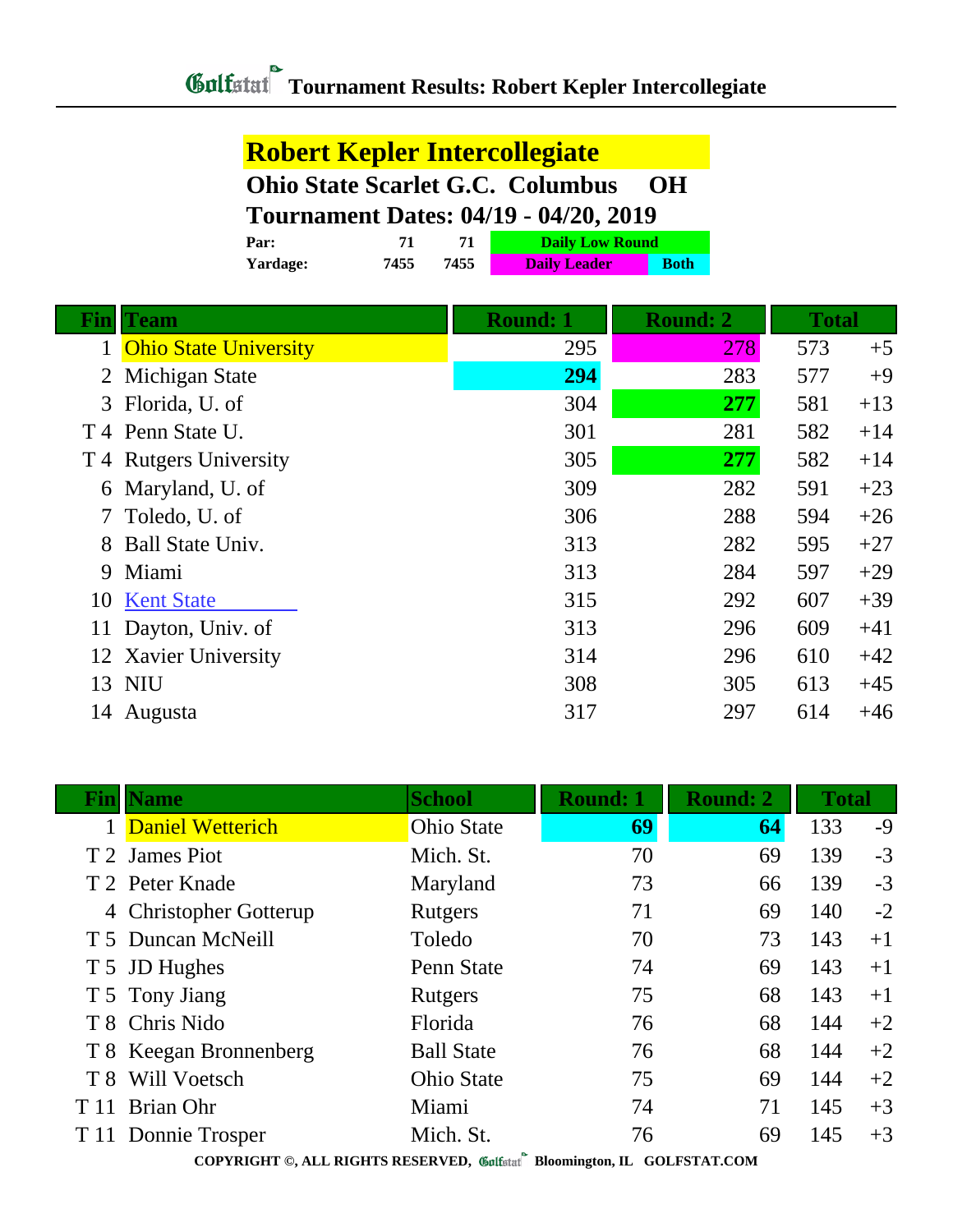## **Gulfatat** Tournament Results: Robert Kepler Intercollegiate

| Finl | <b>Name</b>                | <b>School</b>     | <b>Round: 1</b> | <b>Round: 2</b> | <b>Total</b> |       |
|------|----------------------------|-------------------|-----------------|-----------------|--------------|-------|
|      | T 11 Garrett Wood          | Xavier            | 73              | 72              | 145          | $+3$  |
| T 11 | <b>Gordon Neale</b>        | Florida           | 77              | 68              | 145          | $+3$  |
|      | T 11 Kevin Stone           | Ohio State        | 75              | 70              | 145          | $+3$  |
| T 11 | <b>Rasmus Broholt Lind</b> | Toledo            | 75              | 70              | 145          | $+3$  |
| T 17 | Alec Bard                  | Penn State        | 76              | 70              | 146          | $+4$  |
| T 17 | <b>Blake Dyer</b>          | Florida           | 76              | 70              | 146          | $+4$  |
| T 17 | <b>Timothy Wiseman</b>     | <b>Ball State</b> | 77              | 69              | 146          | $+4$  |
| T 17 | Troy Taylor II             | Mich. St.         | 73              | 73              | 146          | $+4$  |
|      | T 21 Caleb Ramirez         | Ohio State        | 74              | 73              | 147          | $+5$  |
|      | T 21 Domenic Maricocchi    | Dayton            | 72              | 75              | 147          | $+5$  |
| T 21 | John Axelsen               | Florida           | 75              | 72              | 147          | $+5$  |
|      | T 21 Oliver Whatley        | <b>Rutgers</b>    | 80              | 67              | 147          | $+5$  |
|      | T 21 Ryan Davis            | Penn State        | 75              | 72              | 147          | $+5$  |
|      | T 21 Ryan Dornes           | <b>Penn State</b> | 77              | 70              | 147          | $+5$  |
| T 27 | <b>Christian Park</b>      | Maryland          | 74              | 74              | 148          | $+6$  |
| T 27 | Jack Mancinotti            | Ohio State        | 74              | 74              | 148          | $+6$  |
|      | T 27 Paul Schlimm          | <b>NIU</b>        | 75              | 73              | 148          | $+6$  |
| T 30 | <b>Gisli Sveinbergsson</b> | <b>Kent State</b> | 76              | 73              | 149          | $+7$  |
|      | T 30 Kaleb Johnson         | Mich. St.         | 75              | 74              | 149          | $+7$  |
|      | T 30 Laken Hinton          | Ohio State        | 77              | 72              | 149          | $+7$  |
| T 33 | Aden Ye                    | Florida           | 79              | 71              | 150          | $+8$  |
| T 33 | <b>Bjarki Petursson</b>    | <b>Kent State</b> | 76              | 74              | 150          | $+8$  |
|      | T 33 Charles Huntzinger    | Penn State        | 76              | 74              | 150          | $+8$  |
|      | T 33 Charlie Nikitas       | Miami             | 84              | 66              | 150          | $+8$  |
| T 37 | Alex van Wyk               | Augusta           | 78              | 73              | 151          | $+9$  |
|      | T 37 Cam Solomon           | Miami             | 80              | 71              | 151          | $+9$  |
|      | T 37 CJ Jones              | <b>Ball State</b> | 79              | 72              | 151          | $+9$  |
|      | T 37 David Amm             | Toledo            | 78              | 73              | 151          | $+9$  |
| T 37 | <b>Grant Godfrey</b>       | Toledo            | 79              | 72              | 151          | $+9$  |
| T 37 | <b>Zach Rosendale</b>      | Mich. St.         | 78              | 73              | 151          | $+9$  |
| T 43 | <b>Andrew Walker</b>       | Mich. St.         | 80              | 72              | 152          | $+10$ |
| T 43 | Justin Feldman             | Maryland          | 79              | 73              | 152          | $+10$ |
| T 43 | Muham Afif Mohd Fath       | Toledo            | 82              | 70              | 152          | $+10$ |
|      | T 43 Thomas DeMarco        | <b>NIU</b>        | 76              | 76              | 152          | $+10$ |
|      | T 43 Tim Colanta           | Maryland          | 83              | 69              | 152          | $+10$ |

**COPYRIGHT ©, ALL RIGHTS RESERVED, Bloomington, IL GOLFSTAT.COM**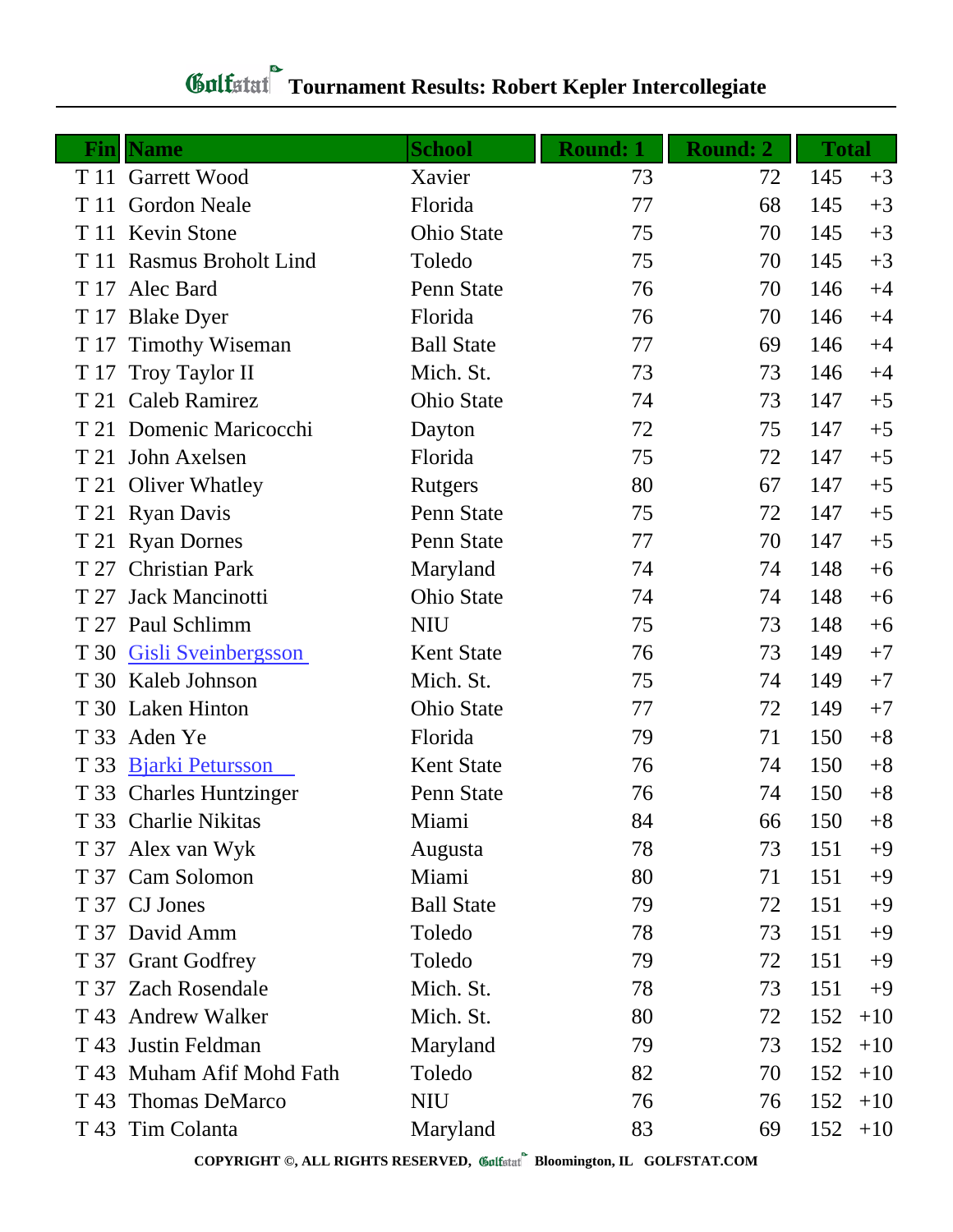## **Gulfatat** Tournament Results: Robert Kepler Intercollegiate

| Fin  | <b>Name</b>              | <b>School</b>     | <b>Round: 1</b> | <b>Round: 2</b> | <b>Total</b> |
|------|--------------------------|-------------------|-----------------|-----------------|--------------|
|      | T 48 Bobby Weise         | Rutgers           | 79              | 74              | 153<br>$+11$ |
|      | T 48 Chris Doody         | <b>Kent State</b> | 82              | 71              | 153<br>$+11$ |
|      | T 48 Gustav Andersson    | Augusta           | 79              | 74              | 153<br>$+11$ |
| T 48 | Jake Gilkison            | Dayton            | 81              | 72              | 153<br>$+11$ |
|      | T 48 Shayler Dance       | Rutgers           | 80              | 73              | 153<br>$+11$ |
| T 53 | <b>Blake Solomon</b>     | Dayton            | 80              | 74              | 154<br>$+12$ |
|      | T 53 Nick Frey           | Xavier            | 81              | 73              | 154<br>$+12$ |
|      | T 53 Viktor Lindgren     | Augusta           | 79              | 75              | 154<br>$+12$ |
|      | T 53 Will Grimmer        | <b>Ohio State</b> | 78              | 76              | 154<br>$+12$ |
|      | T 57 Connor Quigley      | Dayton            | 80              | 75              | 155<br>$+13$ |
| T 57 | <b>Jack Ebner</b>        | Miami             | 79              | 76              | 155<br>$+13$ |
| T 57 | <b>Johnny Travale</b>    | <b>Kent State</b> | 81              | 74              | 155<br>$+13$ |
| T 57 | <b>Justin Wick</b>       | Ohio State        | 81              | 74              | 155<br>$+13$ |
| T 57 | Martin Jaramillo         | Xavier            | 81              | 74              | 155<br>$+13$ |
|      | T 62 Adam Walden         | Augusta           | 81              | 75              | 156<br>$+14$ |
|      | T 62 Dylan Van Fossen    | Toledo            | 79              | 77              | 156<br>$+14$ |
|      | T 62 Jack Mortell        | Miami             | 80              | 76              | 156<br>$+14$ |
|      | T 62 Joey Ranieri        | <b>Ball State</b> | 83              | 73              | 156<br>$+14$ |
|      | T 62 Matt Cholod         | <b>NIU</b>        | 76              | 80              | 156<br>$+14$ |
|      | T 62 Ryan Celano         | Florida           | 79              | 77              | 156<br>$+14$ |
|      | T 68 Michael Prebles     | Xavier            | 80              | 77              | 157<br>$+15$ |
|      | T 68 Tyler McDowell      | <b>NIU</b>        | 81              | 76              | 157<br>$+15$ |
| 70   | JonErik Alford           | <b>Ohio State</b> | 86              | 72              | 158<br>$+16$ |
|      | T 71 Brayden Baldridge   | <b>Kent State</b> | 84              | 75              | 159<br>$+17$ |
|      | T 71 Tyler Green         | <b>Ball State</b> | 81              | 78              | 159<br>$+17$ |
|      | T 73 Chris Lane          | Maryland          | 84              | 78              | 162<br>$+20$ |
|      | T 73 Imaad Qureshi       | Xavier            | 80              | 82              | 162<br>$+20$ |
|      | 75 McCullough Pickens    | Augusta           | 85              | 78              | 163<br>$+21$ |
|      | T 76 Grant Engle         | Ohio State        | 83              | 81              | 164<br>$+22$ |
|      | T 76 Jordan Less         | <b>NIU</b>        | 83              | 81              | $164 +22$    |
|      | <b>DNF</b> Ryan Clements | Dayton            |                 | 75              |              |